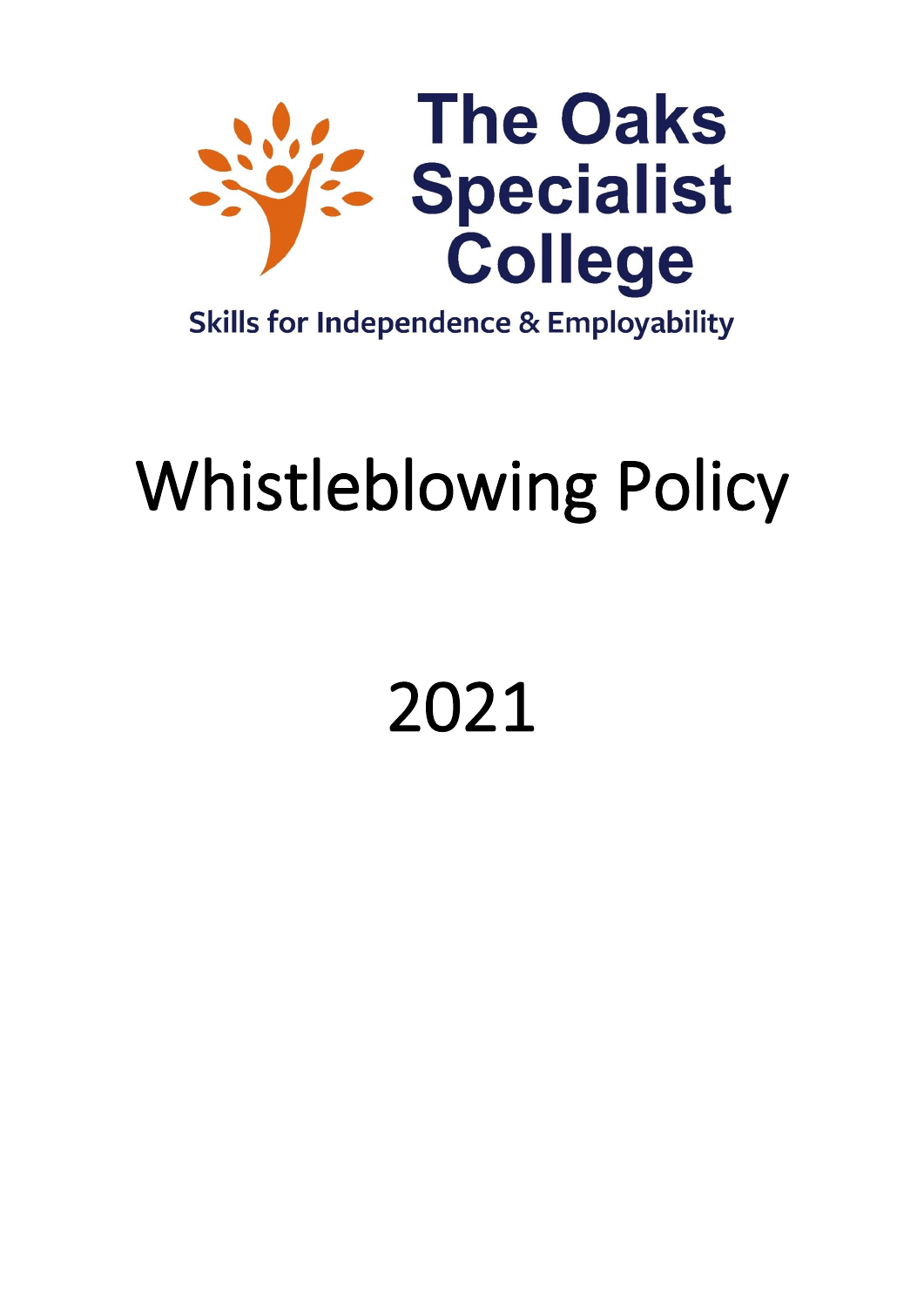### The Oaks Specialist College: Whistleblowing Policy and Procedure

Date written: March 2020 Date agreed and ratified by The Oaks Trustees: TBA Date of next review: April 2022

| <b>Applicability of Policy</b>                   | All staff and learners at The Oaks                                                                                                                                                                     |
|--------------------------------------------------|--------------------------------------------------------------------------------------------------------------------------------------------------------------------------------------------------------|
| <b>Location and Access to</b><br>the policy      | The College website - https://www.theoaks.ac.uk/<br>It is available on the College One drive\Policies\Learner Voice Policy<br>Hard copies are available, on request, from the Administration Team<br>п |
| This policy links with<br>the following policies | https://www.gov.uk/whistleblowing                                                                                                                                                                      |
| <b>Review and edition of</b><br>Policy           | <b>Board of Trustees</b>                                                                                                                                                                               |
| The Rational and<br>purpose of this policy       | This policy sets out the framework for raising relevant disclosures<br>without fear of victimisation or other adverse repercussions.                                                                   |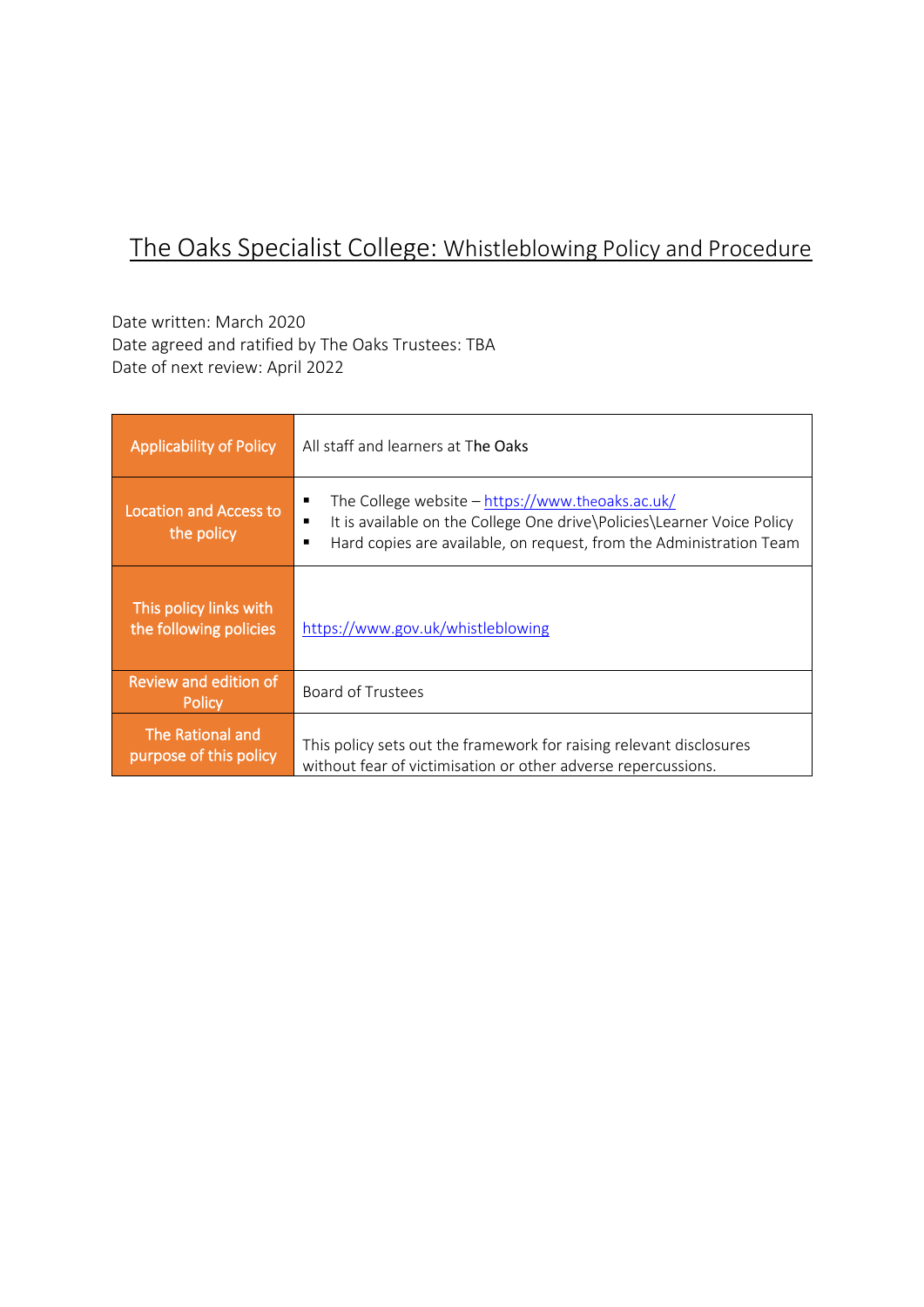#### Introduction

This policy describes the way in which The Oaks will enable employees to raise relevant disclosures without fear of victimisation or other adverse repercussions.

We respect the right of persons other than the above to raise Whistleblowing disclosures and recognise the importance of doing so in the protection of the public interest. To support the protection of external parties they should raise their concerns to a Prescribed Person or Body as outlined via the following link:-

[Whistleblowing: guidance for prescribed persons -](https://www.gov.uk/government/publications/whistleblowing-guidance-for-prescribed-persons) GOV.UK (www.gov.uk[\)](https://www.gov.uk/government/publications/blowing-the-whistle-list-of-prescribed-people-and-bodies--2)

#### Access

Staff and learners are made aware of the existence of this policy and where it can be accessed.

#### **Policy**

#### Overview of the policy:

This Policy aims to advise employees of The Oaks's Whistleblowing procedure. We follow the Government's published legal position on who is protected in relation to whistleblowing. In line with the Public Interest Disclosure Act (1998) 'workers' (employees/ staff) are protected if advising us of relevant disclosures relating to matters in the public interest, for example, in relation to serious wrongdoing by an individual that affects the public.

If you are not an employee, you can still raise a concern about wrongdoing with us. Please refer to our Complaints Procedure.

People covered by this policy:

- an employee of The Oaks
- a contracted worker working for, or on behalf of The Oaks

As The Oaks is not a Prescribed Body, we cannot offer protection of employment rights to persons other than our staff. Accordingly, any disclosure made by an external party will be dealt with under our Complaints Procedure.

For more information on your rights, we encourage you to seek independent advice. Please see [https://www.gov.uk/whistleblowing.](https://www.gov.uk/whistleblowing)

#### Protection and abuse under this Policy

The policy offers protection to The Oaks employees who disclose relevant information provided that the employee reasonably believes that disclosure:

- is made in good faith
- demonstrates that corruption, bad practice or wrongdoing has happened, is highly likely to have happened or is likely to happen
- is disclosed to an appropriate person, as outlined further in this document

Matters raised in good faith which are subsequently realised as unfounded will continue to be treated as made in good faith.

Any abuse of the policy, or disclosures made with demonstrable malicious or otherwise ill-intent will be treated seriously and may lead to consequential disciplinary action and the imposition of relevant sanctions.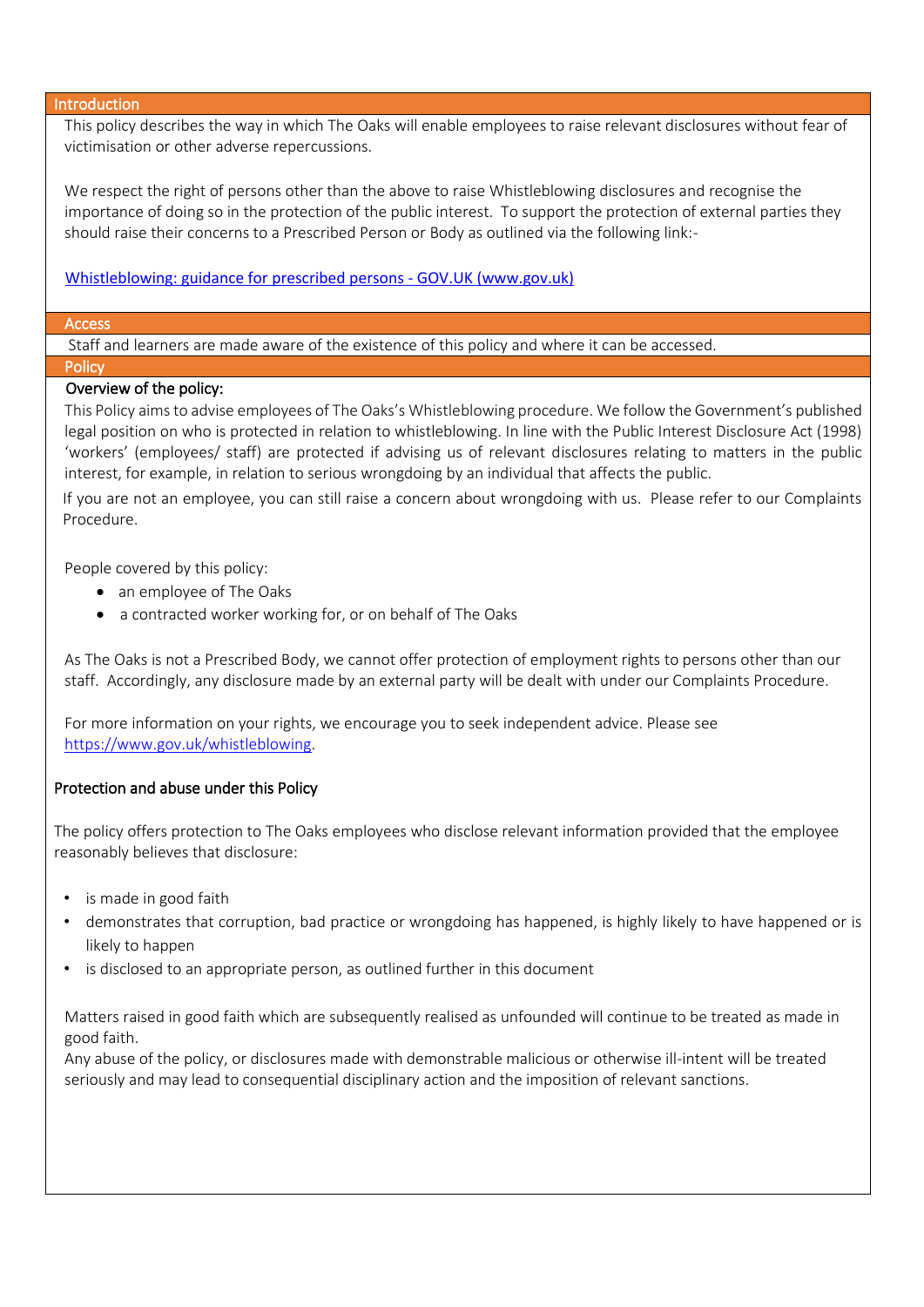#### What we consider to be "whistleblowing"

Whistleblowing is a term used when an employee discloses relevant information relating to wrongdoing, bad practice, corruption, malpractice, maladministration and/or the possible covering up of these actions. We consider examples of disclosures to comprise of, but not be limited to:

- a criminal offence (for example fraud or bribery)
- a failure to comply with legal obligations
- a failure to adhere to regulation and/or mandatory documentation
- where a person (including a member of our staff) has committed, is committing or is likely to commit malpractice or maladministration, including but not exclusive to financial malpractice
- any action intended to conceal or deceive, particularly but not exclusively relating to actions which has, or may have, resulted in personal and/or financial gain
- health, safety or environmental risks
- concealment of information relating to any of the above

#### Anonymous disclosures

The Oaks may consider anonymous disclosures at the discretion of a member of the Management team. The following will be taken into account when deciding whether The Oaks will consider an anonymous disclosure:

- the seriousness of the concern raised
- the credibility of the concern raised
- the likelihood that we can confirm the allegation from attributable sources.

In all cases, we strongly advise that consideration be given to making the disclosure on a named, confidential basis, under the protection of this policy. Anonymous disclosures are more difficult to investigate and corroborate (as there is no named individual to gain further information from, if required) and anonymous allegations may appear less credible. If an anonymous disclosure is accepted by a member of the Trustees, we will investigate providing we have enough information. If not, we may log the allegation internally, and may use it for future reference /decision making/ actions, if appropriate.

#### Whistleblowing Procedure

#### Making a whistleblowing disclosure

Our employees would normally be expected to raise concerns in person in line with our Complaints Policy – complaints should be made initially to the Head of College, or if about the Head of College, to the Board of Trustees.

#### Information we will need regarding disclosures in all cases

We require as much information as possible in relation to disclosures, for example the details of the alleged incident, including dates and times and the names of the individual(s) involved. We will need to understand whether other persons (e.g. other staff, learners, and/or Awarding Organisations) may have been affected by the incident, as we may be required to inform relevant external parties, such as the police, funding and regulatory agencies and/or regulator(s).

#### Accessing confidential information regarding disclosures

We may need to access confidential information when we consider a disclosure. We will ensure that such information is kept secure and only used for the purposes of an investigation and in line with relevant legislation (e.g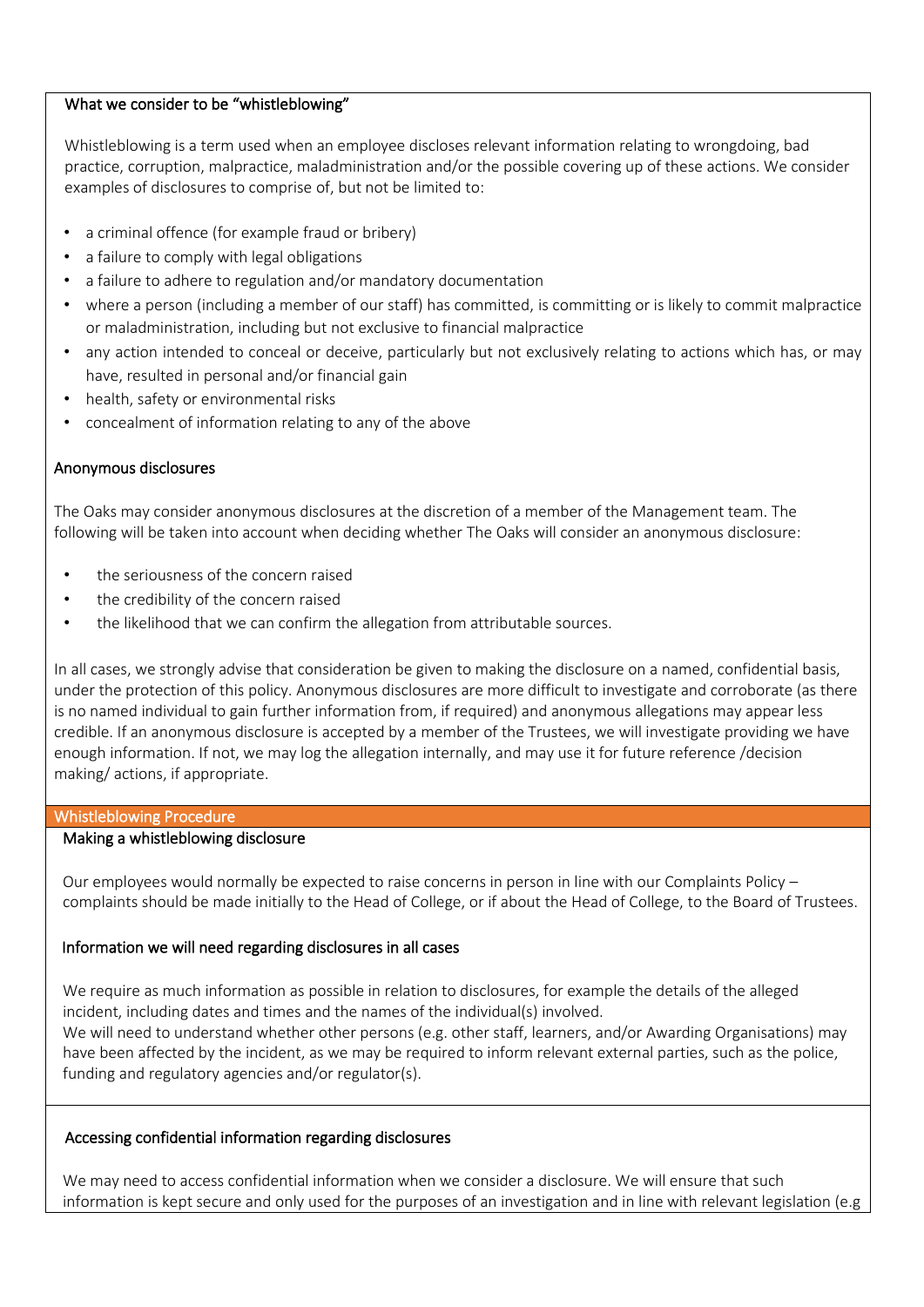data protection). We will not normally disclose the information to third parties unless required to do so (e.g required onward disclosure to our regulators; the police and/or other relevant statutory bodies).

#### Responding to a whistleblowing disclosure

#### What we will do when we receive a whistleblowing disclosure

The Head of College or receiving Trustee will:

- Acknowledge receipt of the notification. If your disclosure is made by phone or in person, this will be at the time of the call or discussion. If you made your disclosure in writing, we would acknowledge in writing (which may include by email), normally within five working days of receipt of the disclosure.
- Conduct an initial review of the disclosure and any additional evidence.
- Will inform the Board of Trustees on a confidential basis.

The initial review will include all reasonable actions required to establish the truth and accuracy of the claims made in the disclosure. This initial review period will usually be complete within ten working days of receipt of the notification.

Following the initial review, a determination will be made by the reviewing staff member as to whether the disclosure will be accepted or rejected. Prior to making this determination, you may be asked for more evidence/information using the contact details you provided to us (if applicable). In this case, you will be informed of any potential impact on timescales. If the disclosure about a staff member is accepted, the Head of College or Trustee will inform the staff member of their right to representation and how to access this right. Acceptance of a disclosure made against a staff member may also invoke other relevant internal policies (such as disciplinary procedures).

Once made, the determination will be conveyed to you by email by the reviewing staff member. If the disclosure is rejected, you will be informed whether you have any alternative rights, such as the right to raise a complaint under our complaints procedure or grievance policy.

If the disclosure is accepted, you will be informed of how we will fully review the issues raised in the disclosure and of our anticipated timescales. In the main (i.e unless the case is complex or, for example, requires significant external contact), the timescale to fully review a disclosure and make a determination should not normally be longer than 20 working days. In cases which require escalation to the Board of Trustees (such as those raising significant, validated concerns about The Oaks and/or our stakeholders), the investigating team member will provide a written overall summary with a judgment and any recommendations to an appropriate member of the Board of Trustees for a decision. This may extend the 20-working day period. We will inform you by email or phone of our revised timescales if this is the case.

Where relevant, we will use staff and/or independent external parties who are independent of the matter concerned in our full review. This review may involve us contacting the parties referenced by you.

We will endeavour to maintain confidentiality during the review. We may inform external relevant parties if applicable; update them as necessary, at key stages of the review and may inform them of the outcome, including any relevant actions or interventions.

In all cases, the investigating staff member will provide you with the decision of the review and an overview summary, usually via email, within 5 working days of the conclusion of the full review. The summary:

- will not provide the granular elements of the review, including the details of any investigation or outcome(s)
- will provide sufficient information relating to our actions and decisions
- will only be given subject to the need to protect confidentiality